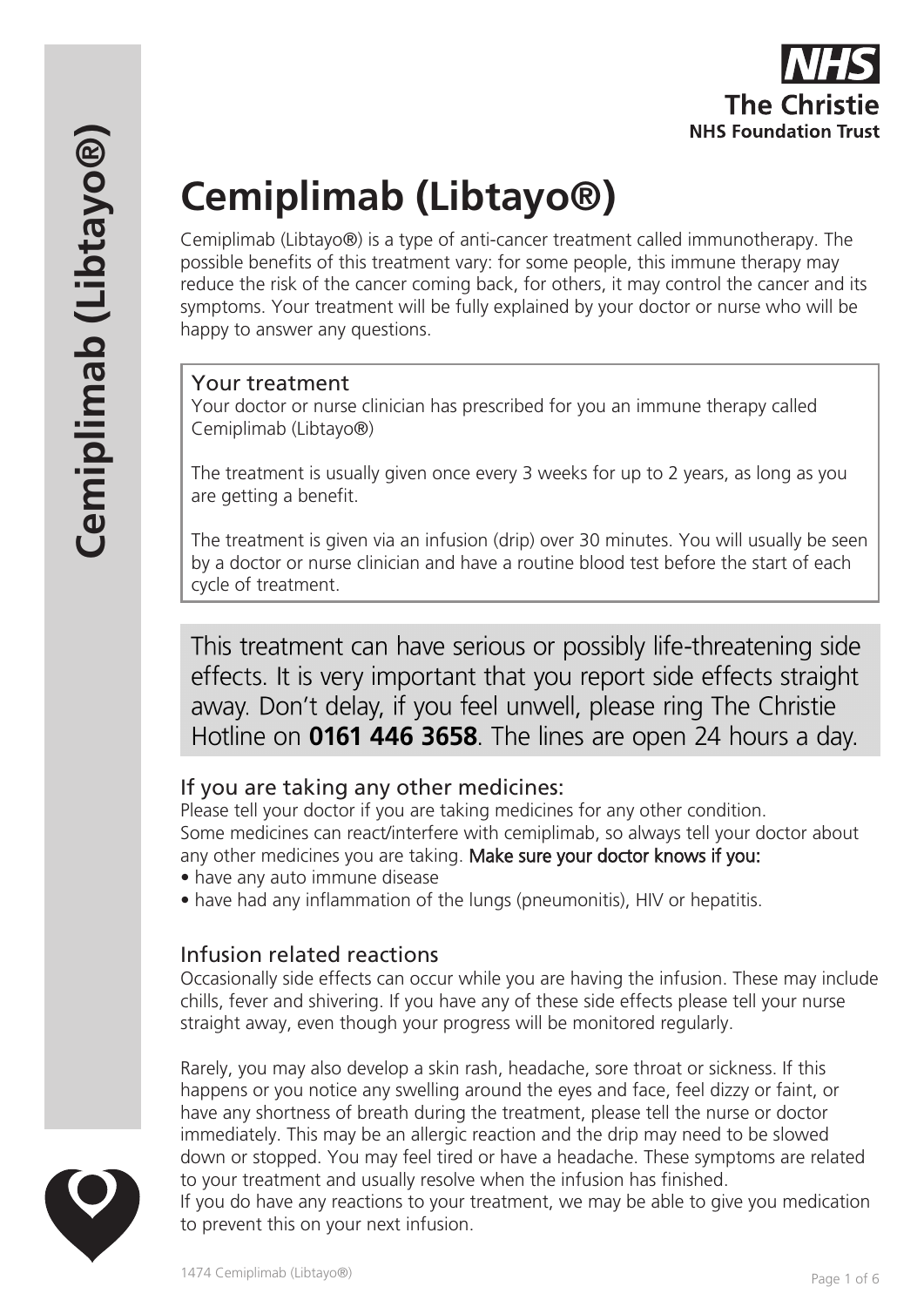## Possible side effects

Many patients do not get any side effects with cemiplimab. If side effects do occur, for most patients they are mild and can be safely managed at home. The most common side effects are related to the way that the drug treats the cancer by boosting the immune system. They are generally different from the side effects which occur following chemotherapy. Some are more likely to occur than others. We are all different, so we may get different side effects with varying severity. Most, if not all more severe side effects can be controlled through the use of steroid medications either as tablets or through a drip. Hospital admission may be needed for severe immune related reactions.

Immunotherapy treatments such as cemiplimab can cause a wide range of side effects. It is therefore very important if you are admitted to another hospital or see another doctor that they are aware of you have had cemiplimab. Immunotherapy side effects can also occur several months after stopping the treatment. Healthcare professionals from outside The Christie are aware they can contact us at any time for advice.

# Common side effects (more than 1 in 10)

#### • Fatigue

Cemiplimab may make you feel tired and lacking in energy. It can be frustrating when you feel unable to cope with routine tasks. If you do feel tired, take rest and get help with household chores. If necessary, take time off work. Gentle exercise such as walking can be beneficial. IF YOU EXPERIENCE PROFOUND TIREDNESS, when you do not feel able to get out of bed or feel dizzy or faint, contact The Christie Hotline number on 0161 446 3658. This may be related to inflammation of the hormone-producing glands (see below) and could require urgent assessment.

#### • Skin rash or itch

This can vary from mild to severe. Contact The Christie Hotline on 0161 446 3658 or your medical team if the rash covers more than half of your body, if it is very itchy or painful, if you develop blisters or peeling skin, or if you have sores in your mouth.

#### • Diarrhoea

If diarrhoea occurs you should take loperamide. Take 2 capsules as soon as the first liquid stool occurs. Then take one capsule with each liquid stool up to a maximum of 8 in 24 hours. If you continue to have more than 3 liquid stools a day, if you are having diarrhoea at night or if the diarrhoea continues for more than 3 days contact The Christie Hotline number on 0161 446 3658 for advice. You should also contact The Hotline is you have any blood or mucus in your stools, or they become a darker colour.

If you develop any tenderness of pain in your abdomen, ring The Christie Hotline on 0161 446 3658.

# Uncommon side effects (less than 1 in 10)

## • Inflammation of the liver

We will be checking your liver blood tests before each infusion but contact The Christie if you develop yellowing of the skin or eyes (jaundice) have very dark urine or pain on the right side of your stomach.

## • Immune-related kidney problems

This is caused when the kidneys become inflamed and can stop working properly. We will be monitoring your kidney function carefully but contact the hotline if you find that you are very tired or if you notice that you are passing less urine than usual.

## • Inflammation of the hormone producing glands

Sometimes cemiplimab may cause inflammation of the glands that produce vital hormones (especially the pituitary, adrenal and thyroid glands) which in turn can affect the way they work. Contact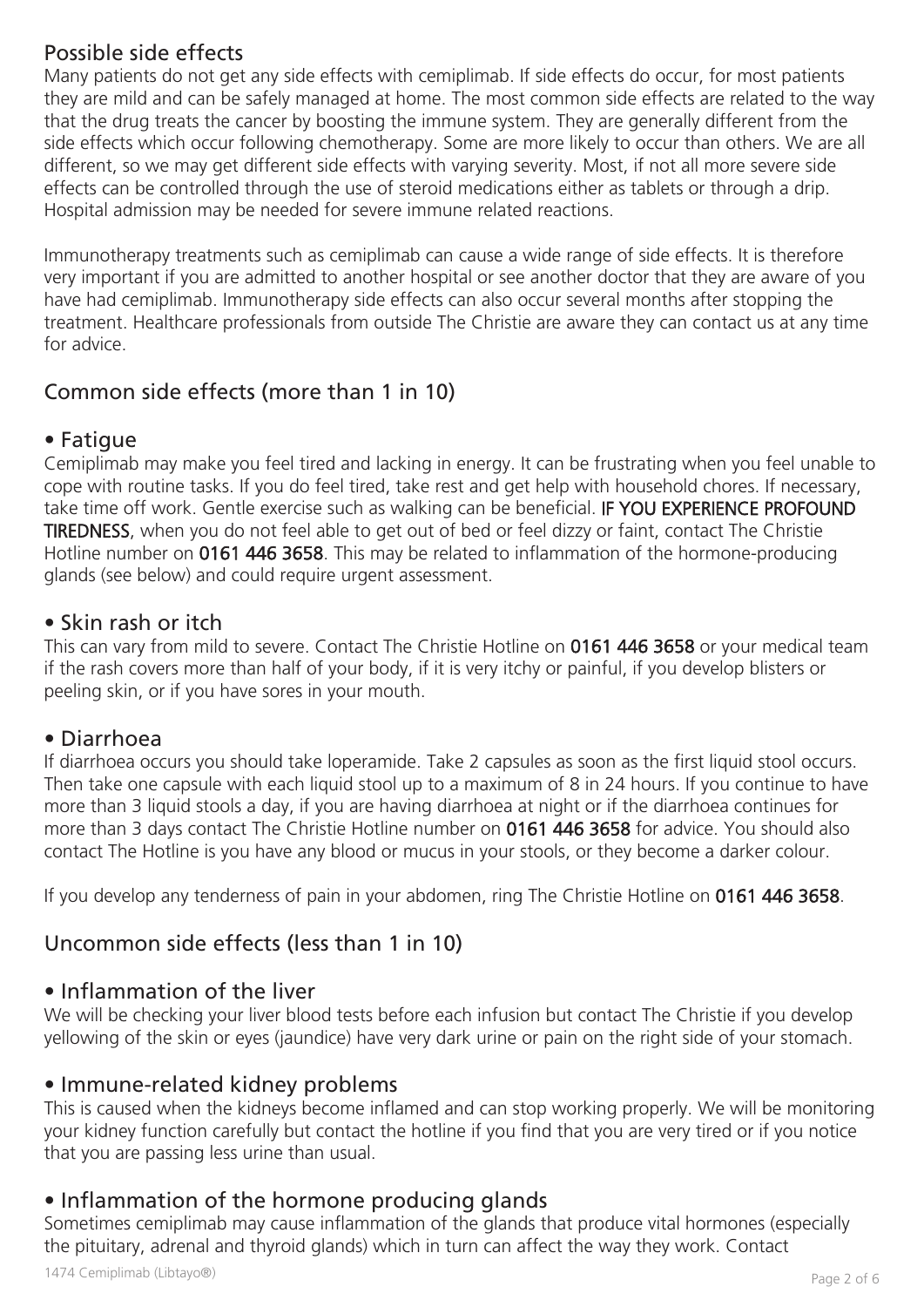The Christie if you develop any of the following: headaches, blurred or double vision, profound tiredness, decreased sexual drive or if you become irritable or forgetful.

Cemiplimab can also cause development of type 1 diabetes, this results in a high blood sugar which can cause symptoms including feeling more hungry or thirsty than usual, needing to urinate more often, weight loss and tiredness. Your blood glucose will be monitored during your treatment but if you develop these symptoms please contact the The Christie.

#### • Inflammation of the lungs

Uncommonly cemiplimab can cause inflammation of the lungs. This usually does not cause symptoms, and may be seen on routine scans. If you develop shortness of breath or a cough contact The Christie Hotline.

#### • Sore mouth

This can range from mild to severe. If you develop pain which affects your ability to eat and drink or any ulcers in the mouth please contact The Christie.

#### • Muscle and joint pains

Sometimes cemiplimab can cause muscle and joint pain. If this does not respond to simple pain relief such as paracetamol please contact The Christie.

## Rare side effects (less than 1 in 100)

#### • Inflammation of the nerves

Contact the hospital if you develop muscle weakness, numbness or tingling in your hands or feet or any dizziness or loss of consciousness.

#### • Inflammation of the eyes

Sometimes cemiplimab can cause the eyes to become inflamed. Contact The Christie if you develop any redness or pain in your eye or you develop any problems with your vision.

#### • Inflammation of the bowel leading to bowel perforation

Rarely the bowel can become very inflamed and this can lead to a small hole developing in the wall of the bowel (perforation). You will be closely monitored for this but if you develop diarrhoea as described above, any abdominal pain or blood or mucus in the stools, contact The Christie Hotline on 0161 446 3658 immediately.

#### • Inflammation of the heart muscle

Rarely the heart muscle or its covering (the pericardium) can become inflamed. If you develop chest pain please contact The Christie Hotline, if the pain is severe please dial 999.

#### Serious and potentially life threatening side effects

In a small proportion of patients immunotherapy can result in very severe side effects which may rarely result in death. The team caring for you will discuss the risk of these side effects with you.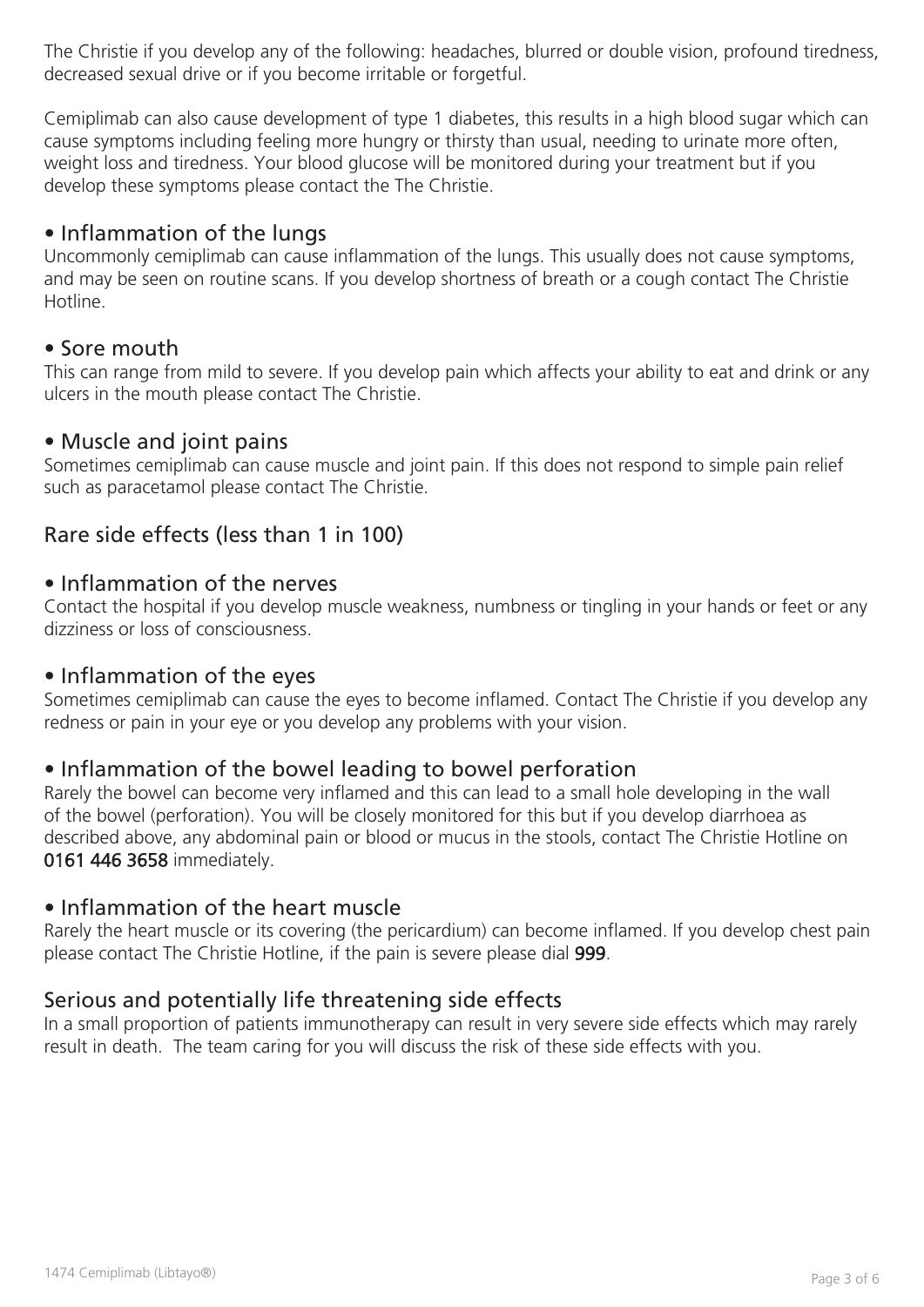## Sex, contraception and fertility

It is important that you do not get pregnant or father a child whilst on immunotherapy.

There is evidence that these drugs can affect the unborn child. It is important that you use effective birth control for as long as you are on the treatment and for at least 4 months after.

Women should stop breastfeeding while being treated with cemiplimab since it is unknown if the medication is excreted through breast milk.

#### **Fertility**

We do not know if cemiplimab affects fertility.

#### Late side effects

Long term possible side effects of treatment with cemiplimab are not yet known. Speak with your doctor is you wish to discuss this further.

## **Contacts**

If you have any general questions or concerns about your treatment, please ring the area where you are having treatment:

- Administration enquiries 0161 918 7606/7610
- Chemotherapy nurse: 0161 918 7171

For advice ring The Christie Hotline on 0161 446 3658 (24 hours)

Your consultant is: .....................................................................

Your hospital number is: ...........................................................

Your key worker is: ....................................................................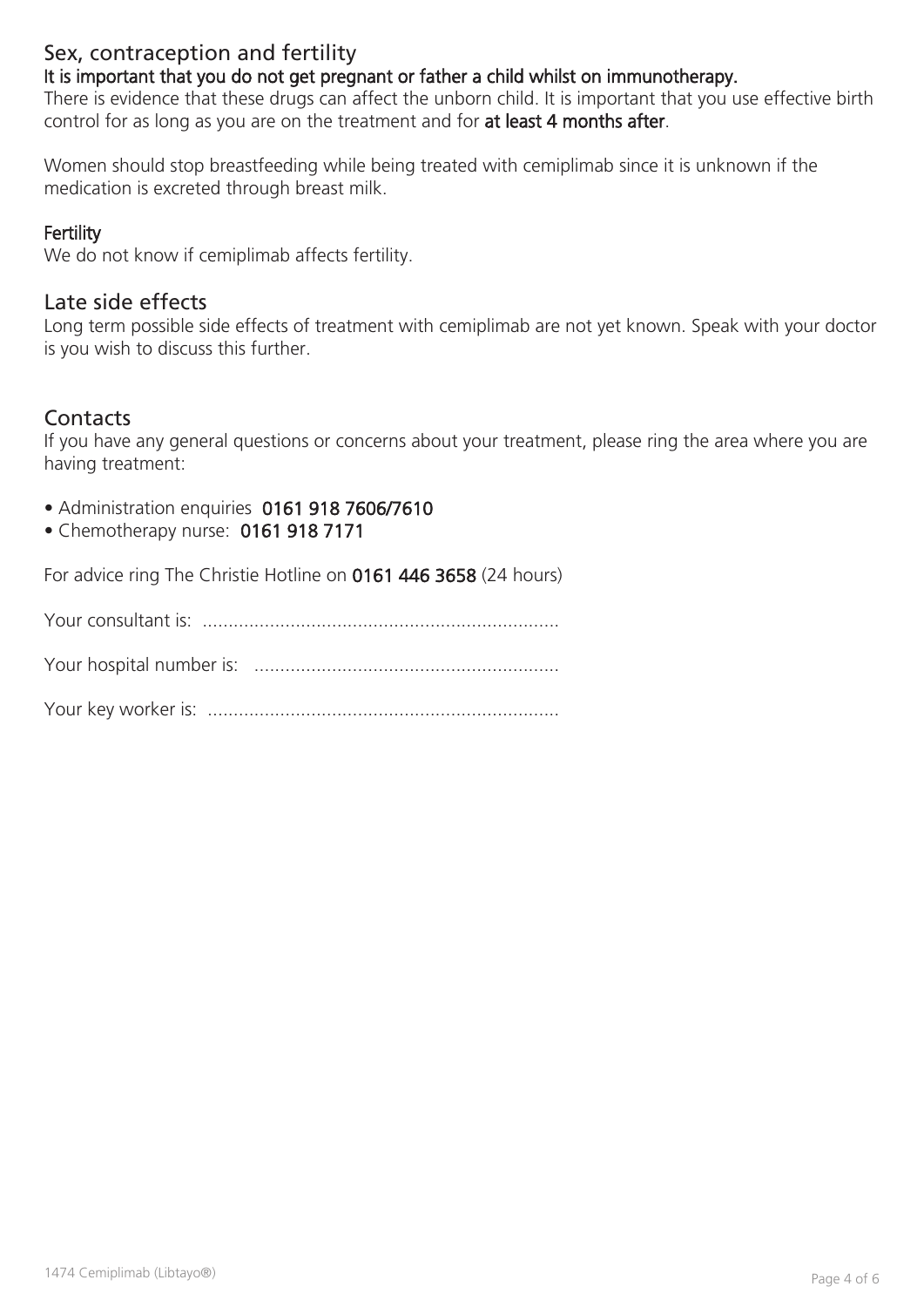Notes: